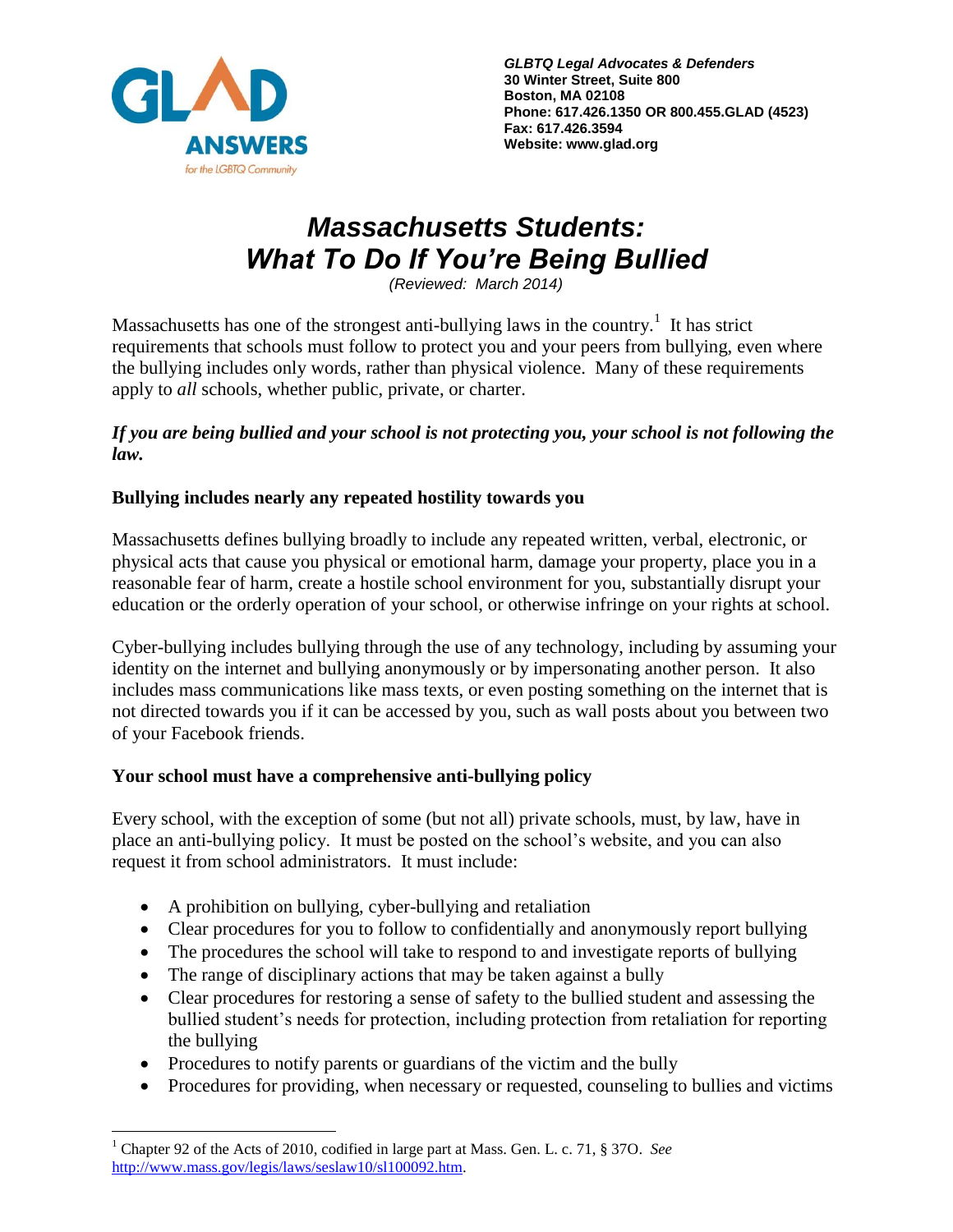You should make yourself familiar with this policy. It is important to get a sense of what will happen when you or someone else reports bullying so that you can remain in control of the situation.

#### **Your parents or guardians must be notified if the school learns that you have been bullied.**

You should be aware that schools are required to report bullying to a target's parents or guardians. If you have been bullied on the basis of your actual or perceived sexual orientation, gender identity or gender expression, your parents will be told about the bullying and may be told about its basis. GLAD has been working with the Department of Elementary and Secondary Education (DESE) on this issue, and DESE has put in place both regulations on parental notification<sup>2</sup> and guidance to school districts about preventing youth who have been bullied from being outted against their will to their parents by their schools.<sup>3</sup> Despite this guidance, how different schools will respond to an individual incident of bullying will vary, and closeted students should be clear with school officials if they do not want their parents or guardians told about their sexual orientation, gender identity, or gender expression. As an LGBT student, you have a privacy interest in how and with whom you share information about your identity,<sup>4</sup> and school officials can and should respect your privacy even while fulfilling the parental notification requirements under the anti-bullying law.

### **Teachers and other school staff must receive training on how to handle bullying and are required by law to report bullying to the administration if they see it occur.**

The anti-bullying law requires teachers and other staff to receive training about the best ways to prevent bullying and how to intervene to stop bullying. They will also learn about the causes of bullying, as well as the characteristics and incidence of cyber-bullying and other internet safety issues related to cyber-bullying.

School staff must also be instructed in research findings on bullying, including information about specific categories of students who have been shown to be particularly at risk for bullying. Since all reputable research shows that LGBT students are bullied at particularly high rates, teachers at your school should be learning about the high bullying risk LGBT students face. As a result, you should expect your teachers to be sensitive to LGBT bullying issues, and you should hold them to that standard.

Finally, school staff is required to report bullying if they see it. That means that if you are bullied in front of staff members at your school or on the bus, they have a legal obligation to report it. Your school principal or equivalent head of school then has a legal obligation to investigate the report and take disciplinary action.

http://www.doe.mass.edu/bullying/PNguidance.html

 $\overline{a}$  $^{2}$  603 C.M.R. 49.05, at http://www.doe.mass.edu/lawsregs/603cmr49.html.

*<sup>3</sup>* Mass. Dep't of Elem. & Secondary Educ., *Guidance on Notifying Parents When a Student Has Been Bullied Based on Sexual Orientation or Gender Identity/Expression:Implementation of 603 CMR 49.05,* at

<sup>4</sup> *See, e.g., Sterling v. Borough of Minersville*, 232 F.3d 190, 196 (3d Cir. 2000) ("It is difficult to imagine a more private matter than one's sexuality and a less likely probability that the government would have a legitimate interest in disclosure of sexual identity."); *C.N. v. Wolf*, 410 F. Supp. 2d 894, 903 (C.D. Cal. 2005) (student successfully alleged that school violated her reasonable expectation of privacy in information about her sexual orientation by disclosing to her mother).